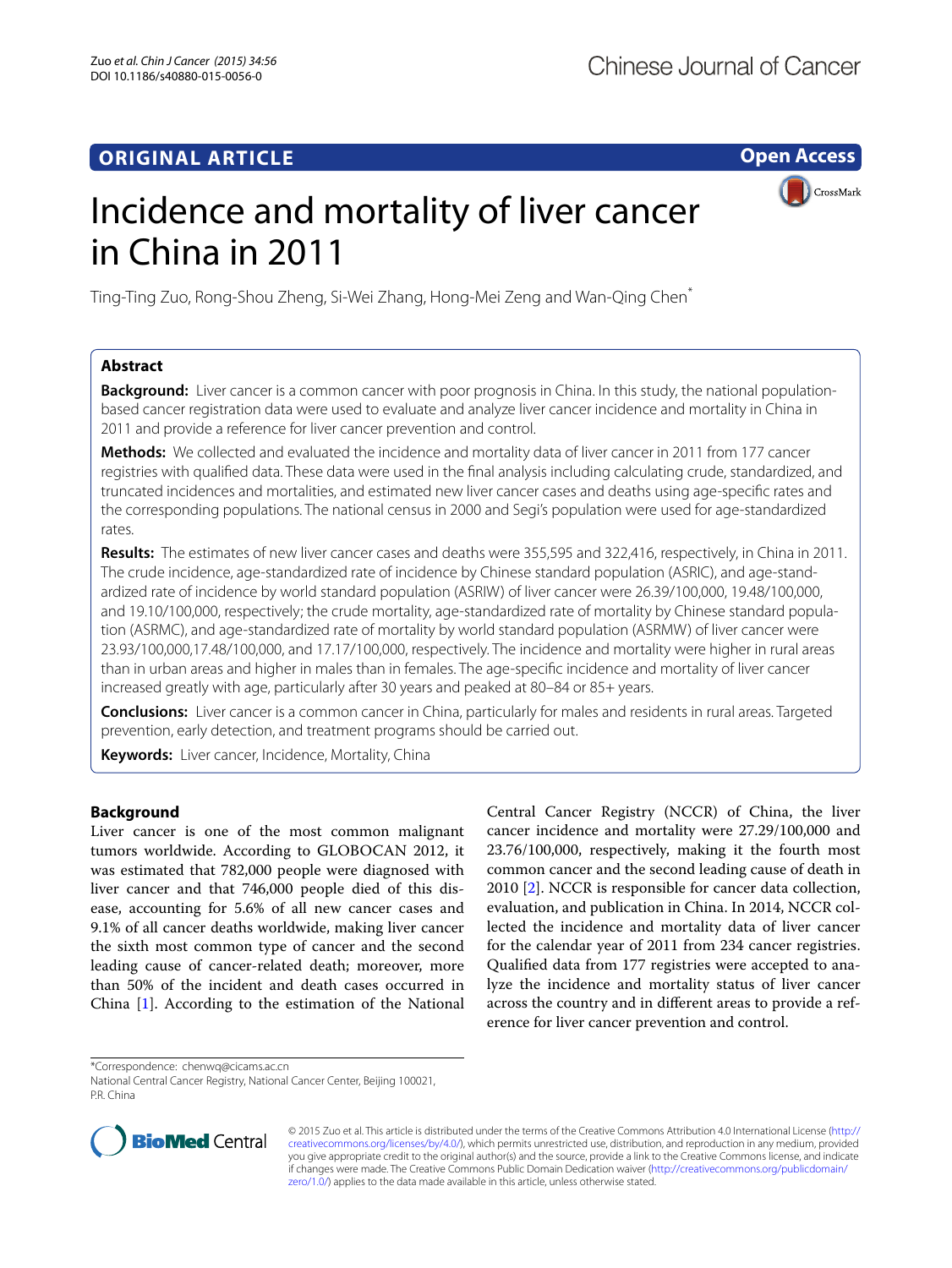#### **Data and methods**

#### **Data resources**

The incidence and death data of liver cancer in 2011 were retrieved from the National Cancer Registry Database held by the NCCR of China. The criteria for data quality were as follows: the percentage of cases morphologically verified (MV%) was higher than 66%, the percentage of death certificate-only cases (DCO%) was lower than 15%, the mortality to incidence (M/I) ratio was between 0.6 and 0.8, and the percentage of the diagnosis of unknown basis (UB%) was lower than 5%. The registries were stratified into grades A, B, C, and D according to the above criteria for data quality. Among all registries, grades A and B registries were included in the annual report, and grade C registries, with only individual indices that failed to reach the criteria of grade B, were also included as a particular reason; grade D registries were excluded. The 177 qualified registries were located in 28 provinces, autonomous regions, and municipalities directly under the central government: 77 in urban areas and 100 in rural areas. The population data came from the Bureaus of Statistics or Public Security at cancer registration areas. The 177 registries covered 175,310,169 people (88,655,668 males and 86,654,501 females) and accounted for 13.01% of the national population at the end of 2011: 98,341,507 of them in urban areas accounted for 56.10% of the population covered by the 177 registries, and 76,968,662 in rural areas accounted for 43.90%.

#### **National population estimates**

The national population in 2011 was estimated based on the fifth National Population Census data (2000) provided by the National Statistics Bureau of China, considering the changes in the age composition, sex ratio, and proportion of urban and rural transformation released by the National Bureau of Statistics [\(http://data.stats.](http://data.stats.gov.cn/) [gov.cn/](http://data.stats.gov.cn/)). The national population in 2011 was stratified by area (urban and rural), sex (male and female), and age groups (0–, 1–4, 5–84 sub-stratified by 5, and 85+ years). The changes in age-specific death probability were also adjusted when calculating the national population. Linear changes were assumed in each age group between the fifth and sixth Population Censuses.

#### **Statistical analyses**

All liver cancer data coded as C22 in the tenth version of the International Classification of Diseases (ICD-10) were analyzed. Incident and death cases, proportions, and crude, standardized, accumulated, truncated, and age-specific incidences and mortalities were calculated using the methods recommended by the National Cancer Registration Manual [[3\]](#page-4-2). The fifth Chinese National Census of 2000 and Segi's world population were used for

age-standardized rates. The above indices were calculated by region and sex stratifications. Age-specific estimates of new cases and deaths at each stratum were obtained by multiplying the age-specific incidence and mortality with the corresponding populations. The nationwide estimates of new cases and deaths were obtained by pooling the calculations [\[4](#page-4-3)].

#### **Results**

#### **Data quality**

The MV%, DCO%, M/I ratio, and UB% of liver cancer in 2011 were 37.64%, 4.18%, 0.91, and 0.34% in the 177 registries, 39.95%, 4.08%, 0.90, and 0.46% in urban areas, and 35.10%, 4.29%, 0.92, and 0.22% in rural areas, respectively. Higher data quality was obtained in urban areas than in rural areas (Table [1](#page-1-0)).

#### **Estimated liver cancer incidence**

The estimated new liver cancer cases were 355,595, accounting for 10.54% of all new cancer cases and making liver cancer the third most common cancer in China in 2011. The crude incidence, age-standardized rate of incidence by Chinese standard population (ASRIC), and age-standardized rate of incidence by world standard population (ASRIW) of liver cancer were 26.39/100,000, 19.48/100,000, and 19.10/100,000, respectively. For patients aged 0–74 years, the cumulative incidence rate was 2.22%; for those aged 35–64 years, the truncated ASRIW (T-ASRIW) was 37.29/100,000. A total of 264,635 new liver cancer cases were estimated to occur in males, accounting for 13.79% of all new cancer cases and making liver cancer the third most common cancer in Chinese males in 2011. The crude incidence, ASRIC, and ASRIW in males were 38.32/100,000, 29.30/100,000, and 28.65/100,000, respectively. A total of 90,960 new cases

#### <span id="page-1-0"></span>**Table 1 Data quality of the liver cancer registration in China in 2011**

| Areas       | Sex               | M/I  | MV%   | DOC% | UB%  |
|-------------|-------------------|------|-------|------|------|
| All         | <b>Both sexes</b> | 0.91 | 37.64 | 4.18 | 0.34 |
|             | Males             | 0.91 | 37.43 | 4.08 | 0.34 |
|             | Females           | 0.92 | 38.24 | 4.45 | 0.35 |
| Urban areas | <b>Both sexes</b> | 0.90 | 39.95 | 4.08 | 0.46 |
|             | Males             | 0.89 | 39.74 | 3.95 | 0.43 |
|             | Females           | 0.93 | 40.58 | 4.44 | 0.55 |
| Rural areas | <b>Both sexes</b> | 0.92 | 35.10 | 4.29 | 0.22 |
|             | Males             | 0.92 | 34.86 | 4.22 | 0.25 |
|             | Females           | 0.91 | 35.76 | 4.45 | 0.13 |

*M/I* mortality to incidence ratio, *MV%* the percentage of cases morphologically verified, *DOC%* the percentage of death certificate-only cases, *UB%* the percentage of diagnosis of unknown basis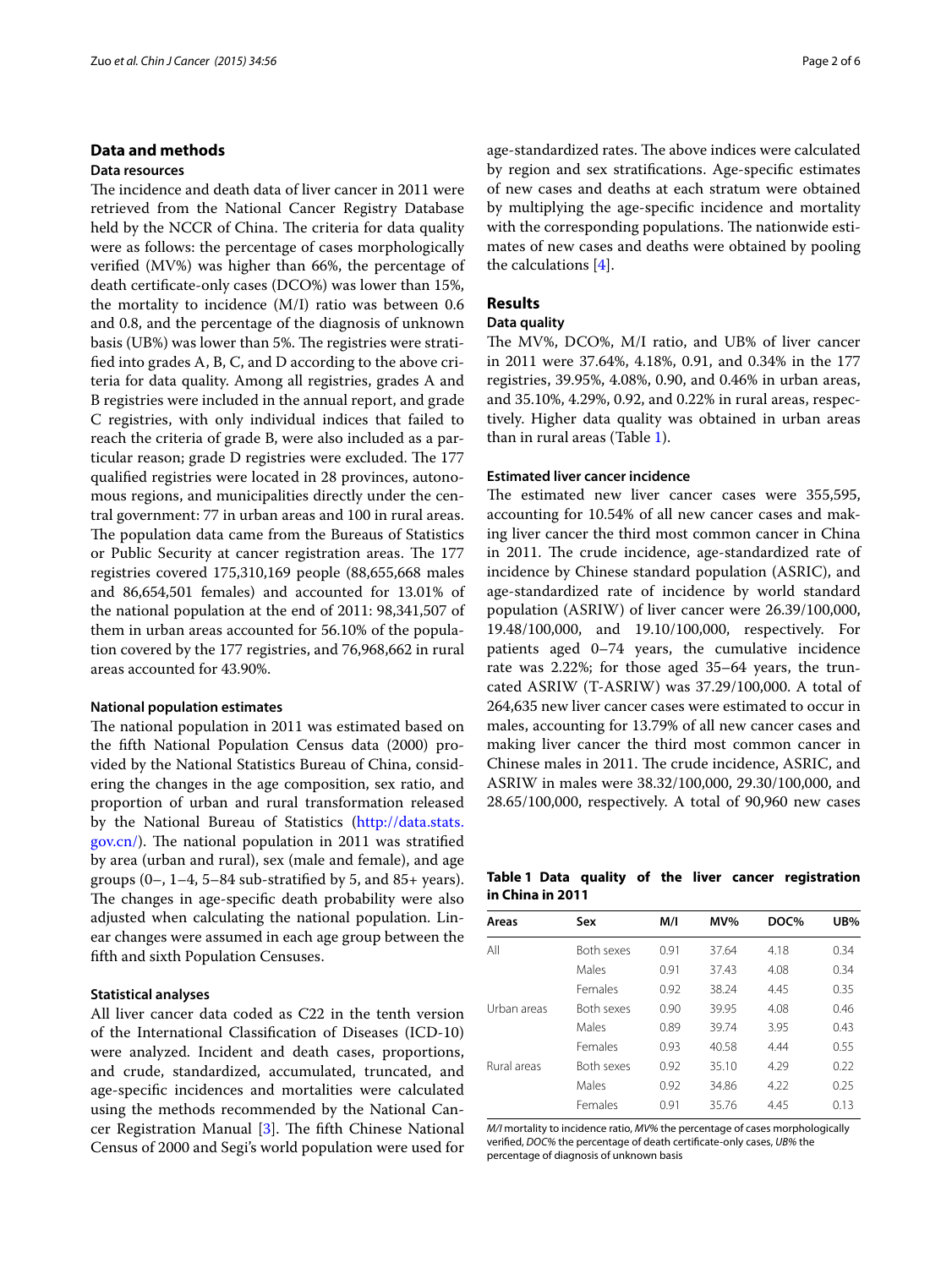were estimated to occur in females, accounting for 6.26% of all new cancer cases and making liver cancer the fifth most common cancer in Chinese females in 2011. The crude incidence, ASRIC, and ASRIW in females were 13.85/100,000, 9.64/100,000, and 9.55/100,000, respectively (Table [2](#page-2-0)). Males had a higher liver cancer incidence than females. The numbers of new cases in males in urban areas, rural areas, and nationwide were 3.09, 2.77, and 2.91 times greater, respectively, than those in females.

#### **Age‑specific incidence**

In 2011, the age-specific incidence of liver cancer in China was low before the age of 30 years, rapidly increased after the age of 30 years, and peaked at the age of 80–84 years (Fig. [1\)](#page-3-0). The age-specific incidence was remarkably higher in males than in females. Among different areas, the age-specific incidences varied with a similar curve. Notably, after the age of 30 years, the incidence in rural areas was generally higher than that in urban areas for both males and females in all age groups, except for the age group of 85+ years in males.

#### **Incidence difference between areas**

The estimate of new liver cancer cases in urban areas in 2011 was 164,528, accounting for 9.11% of all new cancer cases and making liver cancer the fourth most common cancer in urban areas. The crude incidence, ASRIC, and ASRIW in urban areas were 23.82/100,000, 17.07/100,000, and 16.75/100,000, respectively. The estimate of new liver cancer cases in rural areas in 2011 was 191,067, accounting for 12.20% of all new cancer cases and making liver cancer the fourth most common cancer in rural areas. The crude incidence, ASRIC, and ASRIW in rural areas were 29.10/100,000, 22.20/100,000, and 21.73/100,000, respectively (Table [2](#page-2-0)). The crude

<span id="page-2-0"></span>**Table 2 Liver cancer incidence in China in 2011**

incidence, ASRIC, and ASRIW in rural areas were 1.22, 1.30, and 1.29 times greater than those in urban areas, respectively (Table [2](#page-2-0)).

#### **Estimated liver cancer mortality**

Liver cancer deaths were estimated at 322,416, accounting for 15.26% of all cancer deaths and making liver cancer the second most common cause of cancer death in China in 2011. The crude mortality, age-standardized rate of mortality by Chinese standard population (ASRMC), and age-standardized rate of mortality by world standard population (ASRMW) of liver cancer were 23.93/100,000, 17.48/100,000, and 17.17/100,000, respectively. For patients aged 0–74 years, the cumulative mortality rate was 1.98%; for those aged 35–64 years, the truncated ASRMW (T-ASRMW) was 31.64/100,000. An estimate of 239,218 liver cancer deaths occurred in males, accounting for 17.77% of all cancer deaths and making liver cancer the second most common cause of cancer death in Chinese males in 2011. The crude mortality, ASRMC, and ASRMW in males were 34.64/100,000, 26.38/100,000, and 25.90/100,000, respectively. An estimate of 83,198 liver cancer deaths occurred in females, accounting for 10.85% of all cancer deaths and making liver cancer the third most common cause of cancer death in Chinese females in 2011. The crude mortality, ASRMC, and ASRMW in females were 12.67/100,000, 8.61/100,000, and 8.51/100,000, respectively (Table [3](#page-3-1)). The mortality was higher in males than in females. The numbers of liver cancer deaths in males in urban areas, rural areas, and the whole country were 2.96, 2.80, and 2.87 times greater, respectively, than those in females.

#### **Age‑specific mortality**

In 2011, the age-specific mortality of liver cancer in China was similar to its age-specific incidence; it was

| Areas       | Sex        | No. of cases | Crude incidence<br>(1/10 <sup>5</sup> ) |       |       | Ratio (%) ASRIC (1/10 <sup>5</sup> ) ASRIW (1/10 <sup>5</sup> ) | Cumulative rate T-ASRIW (1/10 <sup>5</sup> )<br>(%)<br>Age 0-74 years | Age<br>35-64 years | Rank |
|-------------|------------|--------------|-----------------------------------------|-------|-------|-----------------------------------------------------------------|-----------------------------------------------------------------------|--------------------|------|
| All         | Both sexes | 355.595      | 26.39                                   | 10.54 | 19.48 | 19.10                                                           | 2.22                                                                  | 37.29              | 4    |
|             | Males      | 264.635      | 38.32                                   | 13.79 | 29.30 | 28.65                                                           | 3.30                                                                  | 58.22              | 3    |
|             | Females    | 90.960       | 13.85                                   | 6.26  | 9.64  | 9.55                                                            | 1.11                                                                  | 15.62              | 5    |
| Urban areas | Both sexes | 164.528      | 23.82                                   | 9.11  | 17.07 | 16.75                                                           | 1.93                                                                  | 32.01              | 4    |
|             | Males      | 124.294      | 35.25                                   | 12.51 | 26.02 | 25.51                                                           | 2.93                                                                  | 50.94              | 3    |
|             | Females    | 40,234       | 11.90                                   | 4.96  | 8.11  | 8.00                                                            | 0.92                                                                  | 12.27              |      |
| Rural areas | Both sexes | 191.067      | 29.10                                   | 12.20 | 22.20 | 21.73                                                           | 2.53                                                                  | 43.32              | 4    |
|             | Males      | 140.341      | 41.51                                   | 15.17 | 33.03 | 32.18                                                           | 3.71                                                                  | 66.62              | 3    |
|             | Females    | 50.726       | 15.93                                   | 7.91  | 11.36 | 11.27                                                           | 1.33                                                                  | 19.41              | 5    |

*Ratio* the percentage of liver cancer cases in all new cancer cases, *ASRIC* age-standardized rate of incidence by Chinese standard population, *ASRIW* age-standardized rate of incidence by Segi's world standard population, *T-ASRIW* truncated ASRIW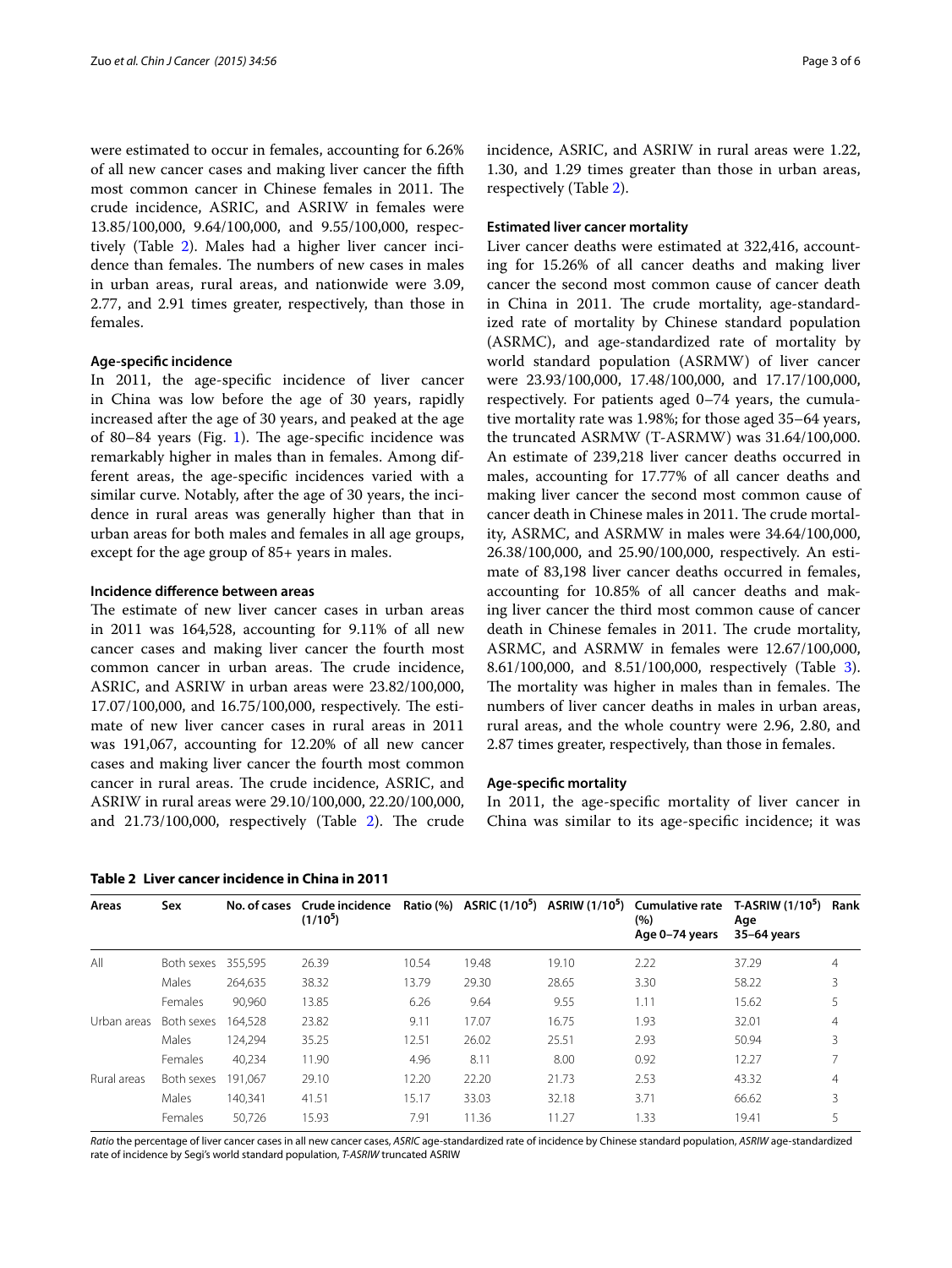



<span id="page-3-0"></span>low before the age of 30 years, rapidly increased after the age of 30 years, and peaked at the age of 80–84 or 85+ years (Fig. [2\)](#page-3-2). The age-specific mortality was higher in males than in females. Among different areas, the age-specific mortalities were similar, only with a slight difference in the peak age; after the age of 30 years, the mortality in rural areas was generally higher than that in urban areas for both males and females in all age groups, except for the age group of 85+ years.

#### **Mortality difference between areas**

Liver cancer deaths in urban areas were estimated at 146,618, accounting for 13.75% of all cancer deaths and making liver cancer the second most common cause of cancer death in urban areas in 2011. The crude mortality, ASRMC, and ASRMW in urban areas were 21.22/100,000, 15.04/100,000, and 14.79/100,000, respectively. Liver cancer deaths in rural areas were

<span id="page-3-1"></span>

|  | Table 3 Liver cancer mortality in China in 2011 |  |  |  |
|--|-------------------------------------------------|--|--|--|
|--|-------------------------------------------------|--|--|--|

<span id="page-3-2"></span>estimated at 175,798, accounting for 16.80% of all cancer deaths and making liver cancer the second most common cause of cancer death in rural areas in 2011. The crude mortality, ASRMC, and ASRMW in rural areas were 26.78/100,000, 20.23/100,000, and 19.83/100,000, respectively (Table [3](#page-3-1)). The mortality was higher in rural areas than in urban areas. The crude mortality, ASRMC, and ASRMW in rural areas were 1.26, 1.34, and 1.34 times greater than those in urban areas, respectively.

#### **Discussion**

Liver cancer is a serious problem in developing regions, where 83% of new cancer cases worldwide occurred in 2012. According to GLOBOCAN 2012, the ASRIW and ASRMW of liver cancer in 2012 were 10.1/100,000 and 9.5/100,000 worldwide, 12.0/100,000 and 11.5/100,000 in developing countries, and 5.4/100,000 and 4.6/100,000 in developed countries, respectively [[5](#page-4-4)]. In the present

| Areas       | Sex        | No. of cases | (1/10 <sup>5</sup> ) |       |       | Crude mortality Ratio $(\%)$ ASRMC $(1/10^5)$ ASRMW $(1/10^5)$ | Cumulative<br>rate(%)<br>Age 0-74 years | <b>T-ASRMW</b><br>(1/10 <sup>5</sup> )<br>Age 35-64<br>years | Rank           |
|-------------|------------|--------------|----------------------|-------|-------|----------------------------------------------------------------|-----------------------------------------|--------------------------------------------------------------|----------------|
| All         | Both sexes | 322.416      | 23.93                | 15.26 | 17.48 | 17.17                                                          | 1.98                                    | 31.64                                                        | 2              |
|             | Males      | 239,218      | 34.64                | 17.77 | 26.38 | 25.90                                                          | 2.97                                    | 49.81                                                        | 2              |
|             | Females    | 83,198       | 12.67                | 10.85 | 8.61  | 8.51                                                           | 0.97                                    | 12.83                                                        | 3              |
| Urban areas | Both sexes | 146.618      | 21.22                | 13.75 | 15.04 | 14.79                                                          | 1.68                                    | 26.51                                                        | $\overline{2}$ |
|             | Males      | 109.610      | 31.09                | 16.33 | 22.86 | 22.51                                                          | 2.57                                    | 42.53                                                        | $\overline{2}$ |
|             | Females    | 37.008       | 10.94                | 9.36  | 7.26  | 7.15                                                           | 0.80                                    | 9.82                                                         | $\overline{4}$ |
| Rural areas | Both sexes | 175.798      | 26.78                | 16.80 | 20.23 | 19.83                                                          | 2.30                                    | 37.50                                                        | $\overline{2}$ |
|             | Males      | 129.608      | 38.34                | 19.20 | 30.37 | 29.70                                                          | 3.41                                    | 58.24                                                        | $\overline{2}$ |
|             | Females    | 46.190       | 14.50                | 12.43 | 10.13 | 10.02                                                          | 1.16                                    | 16.22                                                        | 3              |
|             |            |              |                      |       |       |                                                                |                                         |                                                              |                |

*Ratio* the percentage of liver cancer cases in all cancer deaths, *ASRMC* age-standardized rate of mortality by Chinese standard population, *ASRMW* age-standardized rate of mortality by Segi's world standard population, *T-ASRMW* truncated ASRMW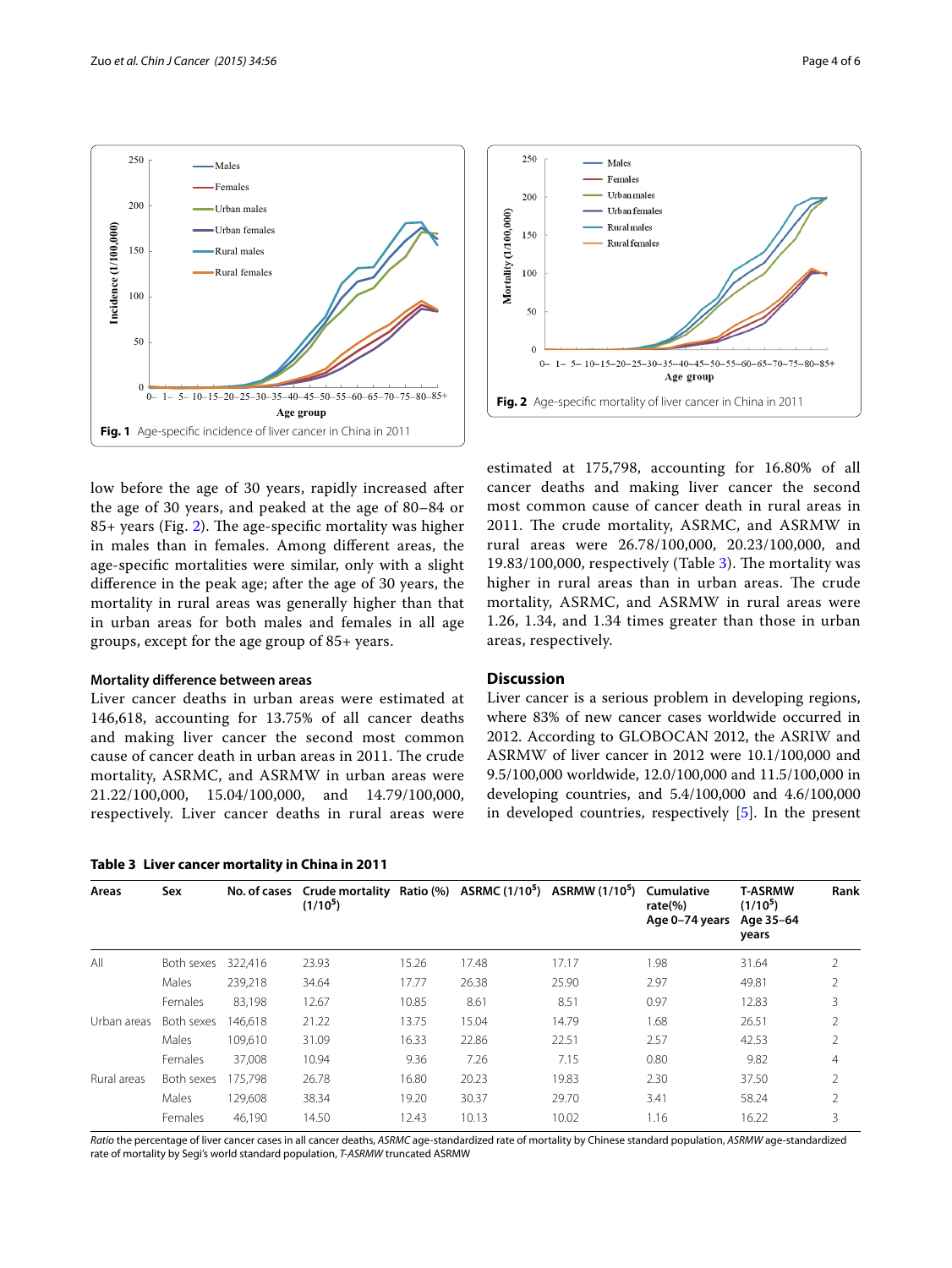study, there were 355,595 new liver cancer cases and 322,416 deaths that occurred in 2011, making liver cancer the fourth most common cancer and the second leading cause of cancer-related death in China. The ASRIW and ASRMW of liver cancer in China in 2011 were 19.10/100,000 and 17.17/100,000, respectively; compared with the data of GLOBOCAN in 2012, both the incidence and mortality of liver cancer in China were at high levels worldwide. However, in China, compared with the liver cancer data in 2010 [[6\]](#page-4-5), the crude incidence, ASRIC, and ASRIW in 2011 were lower; the crude mortality in 2011 was similar to that in 2010, and ASRMC and ASRMW in 2011 were lower.

In China, in 2011, both the incidence and mortality of liver cancer in males were significantly higher than those in females. The reasons for the higher rates in males may be related to genetic factors [\[7,](#page-4-6) [8\]](#page-4-7) and their high proportion of alcohol consumption, which is a risk factor of liver cancer [\[9](#page-4-8), [10\]](#page-4-9). Both the incidence and mortality of liver cancer were higher in rural areas than in urban areas. The higher incidence in rural areas is most likely related to their easy access to risk factors, such as aflatoxin exposure, unhealthy diet habits, polluted water, and blood transfusion [\[11](#page-4-10), [12\]](#page-4-11). Due to the low level of medical treatment and limited medical resources in rural areas, the mortality in rural areas was higher than that in urban areas. From a population-based cancer survival study, the 5-year relative survival rate of liver cancer patients was 10.1% in China, and the survival rate of rural patients was less than half of that of their urban counterparts [[13](#page-4-12)]. The government should enhance the quality of health services, improve the rural medical service level, and balance medical resources between urban and rural areas to bridge the gap. The survival rate of patients with liver cancer was generally low in both developed and developing regions. According to the report from a global surveillance of cancer survival, the 5-year survival rate of liver cancer patients is below 20% everywhere in Europe, in the range of 15%–19% in North America, and as low as 7%–9% in Mongolia and Thailand [[14](#page-4-13)]. The prognosis for patients with liver cancer is very poor, and advances in cancer prevention, early detection, and treatment are the main means to reduce the mortality of liver cancer.

With changes in dietary habits and the implementation of neonatal hepatitis B virus (HBV) vaccination for years, infections by aflatoxin and HBV have been effectively controlled [[15](#page-4-14), [16](#page-5-0)]. The trend analyzed from Qidong, Jiangsu showed that the age-standardized rate is decreasing, whereas the crude incidence of liver cancer is still increasing mainly because of population aging [\[17](#page-5-1)]. To decrease the incidence and mortality in males and in rural areas, targeted prevention, early detection, and treatment programs should be carried out, enhancing

#### secondary prevention based on strengthening primary prevention.

#### **Authors' contributions**

W-QC and H-MZ conceived of the study and participated in its design and coordination. R-SZ and S-WZ performed the statistical analyses and interpreta‑ tion. T-TZ drafted the manuscript. All authors read and approved the final manuscript.

#### **Acknowledgements**

We gratefully acknowledged the cooperation of all the population-based cancer registries in providing cancer statistics, data collection, sorting, verification, and database creation.

#### **Competing interests**

The authors declare that they have no competing interests.

Received: 25 June 2015 Accepted: 7 September 2015 Published online: 15 October 2015

#### **References**

- <span id="page-4-0"></span>1. Ferlay J, Soerjomataram I, Dikshit R, Eser S, Mathers C, Rebelo M, et al. Cancer incidence and mortality worldwide: sources, methods and major patterns in GLOBOCAN 2012. Int J Cancer. 2015;136:E359–86.
- <span id="page-4-1"></span>2. Chen WQ, Zheng RS, Zhang SW, Zhao P, Zeng HM, Zou XN, et al. Annual report on status of cancer in China, 2010. Chin J Cancer Res. 2014;26:48–58.
- <span id="page-4-2"></span>3. National Office for Cancer Control and Prevention, Information Centre of Health Statistics of Health Ministry, National Centre for Cancer Registration. Guideline for cancer registration in China. Beijing: Military Medical Science Press; 2004. p. 50–7 **(in Chinese)**.
- <span id="page-4-3"></span>4. Chen WQ, Zheng RS, Zeng HM, Zhang SW, He J. Annual report on status of cancer in China, 2011. Chin J Cancer Res. 2015;27:2–12.
- <span id="page-4-4"></span>5. International Agency for Research on Cancer. GLOBOCAN 2012: estimated cancer incidence, mortality and prevalence worldwide in 2012. 2014. [http://globocan.iarc.fr/Pages/fact\\_sheets\\_cancer.aspx](http://globocan.iarc.fr/Pages/fact_sheets_cancer.aspx). Accessed 23 Apr 2015.
- <span id="page-4-5"></span>6. Wei KR, Yu X, Zheng RS, Peng XB, Zhang SW, Ji MF, et al. Incidence and mortality of liver cancer in China, 2010. Chin J Cancer. 2014;33:388–94.
- <span id="page-4-6"></span>7. Sander LE, Trautwein C, Liedtke C. Is interleukin-6 a gender-specific risk factor for liver cancer? Hepatology. 2007;46:1304–5.
- <span id="page-4-7"></span>8. Su CH, Lin Y, Cai L. Genetic factors, viral infection, other factors and liver cancer: an update on current progress. Asian Pac J Cancer Prev. 2013;14:4953–60.
- <span id="page-4-8"></span>9. Fan JH, Wang JB, Jiang Y, Xiang W, Liang H, Wei WQ, et al. Attributable causes of liver cancer mortality and incidence in China. Asian Pac J Cancer Prev. 2013;14:7251–6.
- <span id="page-4-9"></span>10. Lee EY, Xuan Mai TT, Chang Y, Ki M. Trends of liver cancer and its major risk factors in Korea. Epidemiol Health. 2015;37:e2015016.
- <span id="page-4-10"></span>11. Fukuda A, Sugimachi K, Tokudome S, Ikeda M, Koga S, Hirohata T. Blood transfusion as a risk factor for cirrhosis and liver cancer: a matched casecontrol study. J Natl Cancer Inst. 1989;81:1189–90.
- <span id="page-4-11"></span>12. Yang BH, Zhang BH. Risk factors and prevention for primary liver cancer. Linchuang Gan Dan Bing Za Zhi. 2012;28:253–5 **(in Chinese)**.
- <span id="page-4-12"></span>13. Zeng HM, Zheng RS, Guo YM, Zhang SW, Zou XN, Wang N, et al. Cancer survival in China, 2003–2005: a population-based study. Int J Cancer. 2015;136:1921–30.
- <span id="page-4-13"></span>14. Allemani C, Weir HK, Carreira H, Harewood R, Spika D, Wang XS, et al. Global surveillance of cancer survival 1995–2009: analysis of individual data for 25,676,887 patients from 279 population-based registries in 67 countries (CONCORD-2). Lancet. 2015;385:977–1010.
- <span id="page-4-14"></span>15. Qu CF, Chen TY, Fan CS, Zhan QM, Wang YT, Lu JH, et al. Efficacy of neonatal HBV vaccination on liver cancer and other liver diseases over 30-year follow-up of the Qidong hepatitis B intervention study: a cluster randomized controlled trial. PLoS Med. 2014;11:e1001774.